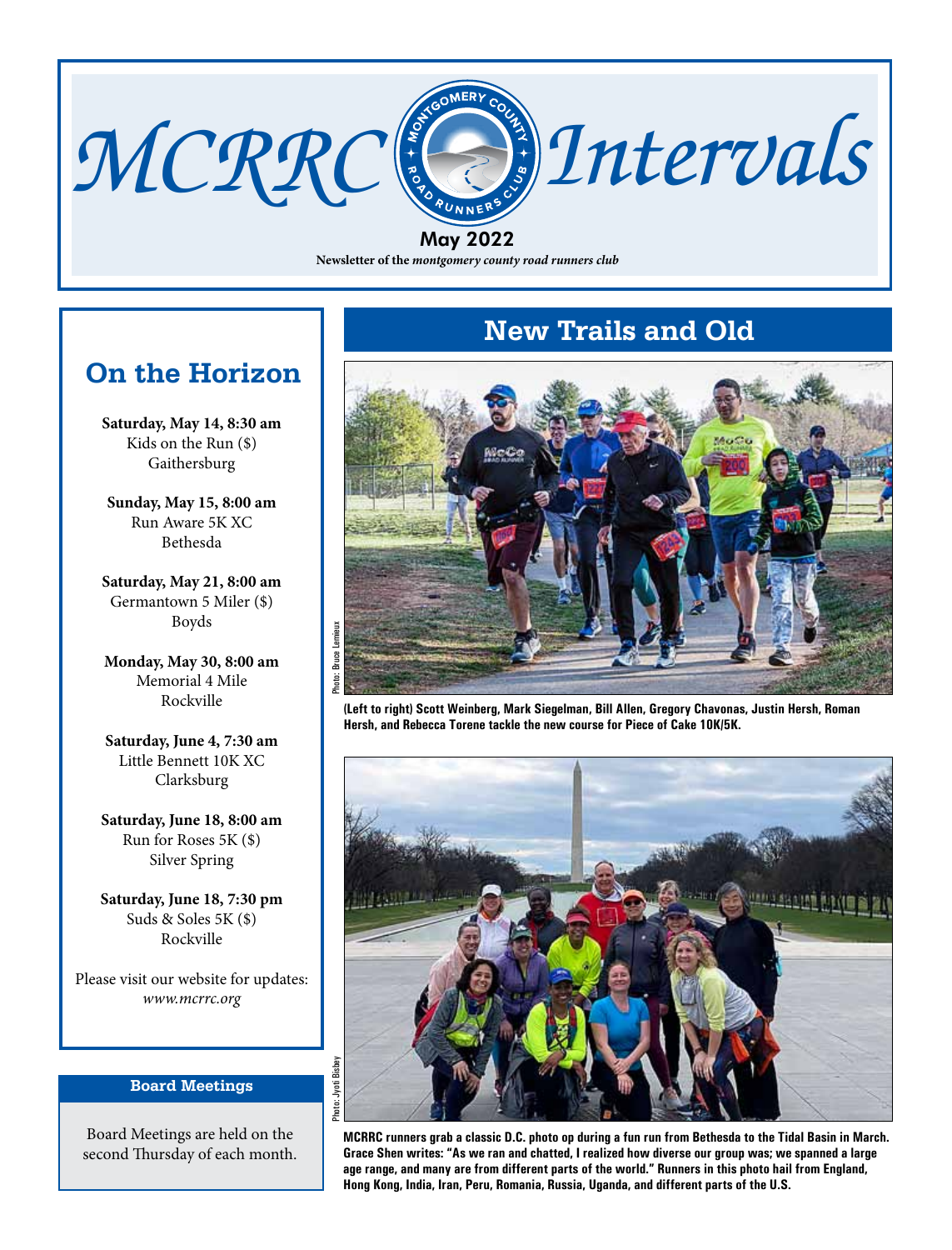

**A** armer weather means more races, and more races means more opportunities to volunteer! As a nonprofit organization, MCRRC relies on volunteers to serve on our board, at our races and other events, and in our training programs. The person who checks you in at an end-of-program banquet, the emcee who announces your name when you cross a finish line, the members making decisions on the Club's next moves, the pace coaches who advise you on when to hydrate, the photographers who provide our free race photos—they're all volunteers. We need you!

Our May issue starts with Brian Murphy's call to participate in the return of Suds & Soles 5K, either by running, volunteering, or both. On April 10, the Club held its annual awards brunch to recognize both runners and volunteers; page 3 lists this year's awards and recipients.

Continuing the volunteer theme, Dan DiFonzo spotlights our 2022 Lifetime Achievement Award honoree, Danny Talmage, who also received a service award from the Cherry Blossom Ten Mile Run this year, and veteran volunteer Anny Rosenthal provides insight on one of her favorite race jobs, course marshaling.

Blast from the Past brings back a 2013 article on competitive volunteering. (Yes, MCRRC would love for you to compete in volunteering!)

Lest we forget, our Intervals contributors are also volunteers (thank you all!). For our Runner Profile, guest columnist Kenny Ames interviews speedy Shlomo Fishman, who won the Atlanta Marathon in late February. And, as we look forward to the Club's marathon training programs beginning this month (FTM) or next (XMP), Kristen Kelman writes about her marathon-free year and how it whetted her appetite for many other running experiences.

MCRRC offers countless ways to give back to your running community. Grab the chance—you'll be glad you did!



**Newsletter of the** *montgomery county road runners club*

#### **Board of Directors President**

Brad Stewart

**Vice President**

Brian Murphy **Secretary**

Sherene Sepehri

**Treasurer** Ashish Gupta

**Member-at-Large**

Elliott A. Alman

**Member-at-Large** Jim Dahlem

**Member-at-Large**

Jane Heinrichs **Member-at-Large**

Deb Levy

**Member-at-Large** Rob Palmer

**Staff**

**Executive Director** Ashley Zuraf

**Operations Assistant** Terri Robertson

#### **Intervals**

### **Publisher**

Brad Stewart

**Managing Editor** Freddi Carlip

**Editor**

Amy Lin

**Production Designer**

### Bob DiIorio

**Contributors** Kenny Ames Dan DiFonzo Kristen Kelman Lisa Levin Brian Murphy Cathie Rosenfeld Anny Rosenthal

**Have comments or questions? Or want to help?** Contact us at *Intervals@mcrrc.org*.

*Intervals* is a publication of the Montgomery County Road Runners Club. All Rights Reserved. For an electronic version see *www.mcrrc.org*.

All material herein is fully protected and may not be reproduced in any manner without the permission of the publisher. ©2022. Views expressed herein are those of the authors exclusively.

*Intervals* is published bimonthly by the Montgomery County Road Runners, P.O. Box 1703, Rockville MD 20849.

MCRRC is a non-profit, educational organi- $\mathbf{H}\mathbf{R}\mathbf{C}$ <br>zation which promotes a zation which promotes personal health and fitness through the sport of running. The club conducts regular running activities, including training sessions races, seminars, and social events.



### **Stay Informed!**

Like us on Facebook – Montgomery County Road Runners

Follow us on Twitter - @MCRRC

Follow us on Instagram - @MCRRC

Subscribe to our *groups.io* for important annoucements (membership required): *https://groups.mcrrc.org/g/MCRRC-info/*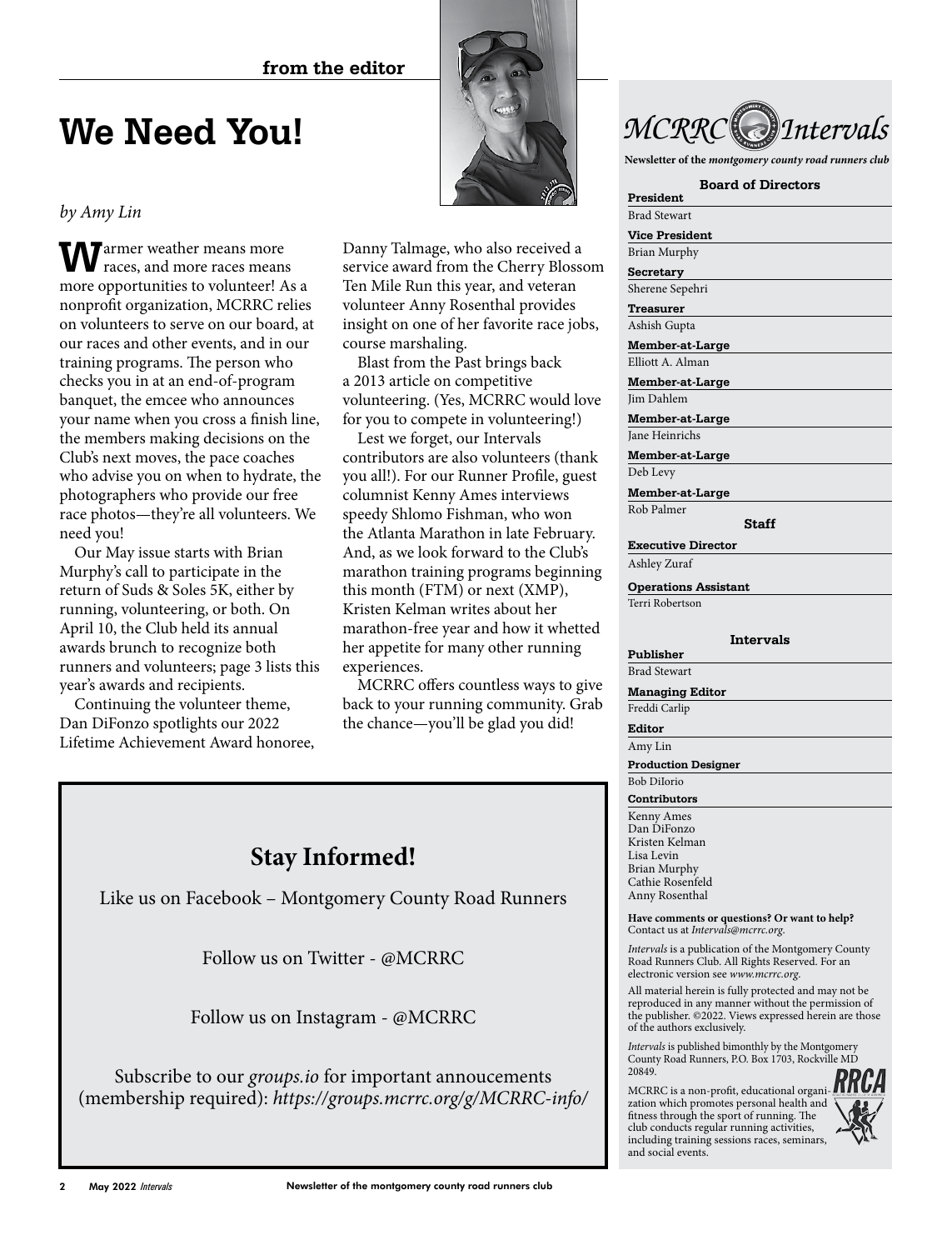# **A Favorite Returns**

*by Brian Murphy*

**A**nyone who knows me knows that I love to race. Many times I haven't even run my goal race yet and I'm already signing up for another one. Something that's energized me, especially in the past few months, is watching the return of racing. Whether I'm lining up for one of MCRRC's low-key events like Kemp Mill (C)hills, Piece of Cake, or Spin in the Woods, or racing at the RRCA 10-Mile Club Challenge or along the streets of DC at Cherry Blossom, being out among familiar faces, training partners, and friends reminds me why I love running so much. I might be out there for a PR, racing as part of training, or just having fun—no matter what, our running community brings so much joy to me. I'm sure it does the same for you.

One of the Club's premier races returns this year after a two-year hiatus! Suds & Soles 5K registration is open, and we're thrilled to bring the celebratory atmosphere of a neighborhood 5K and post-race party back to our running community. Based on how popular our weekly pub runs have been, it's pretty clear how much runners love a post-run beer or two. This year, we've got a new course that highlights the post-race party—the start and finish on Washington Street ensure plenty of room for breweries, food, a band, and, of course, hanging out with all your running friends.

We hope to see you out celebrating with us on June 18 in downtown Rockville. It's great to say that racing is back, and it's even better to say that post-race parties are back! Head on over to our website and sign up to run or volunteer today: *www. mcrrcsudsandsoles.org*

Cheers!

*—Brian Murphy is the vice president of MCRRC and a member of the Competitive Racing Team.*



# **2021 MCRRC Awards**

**Lifetime Achievement Award** Daniel Talmage

> **President's Awards** Leonard Lee Dan Reichmann Kelly Scherf

**Runners of the Year** *Grandmasters* Amy Subar Jeff Duyn *Masters* Michelle Miller Jim Dahlem *Open* Kristen Galligan Adrian Spencer

**Runner of the Year Recognition** Tim Greszler Hasan Hobbs Marty Horan Marshall Lieder Ted Lutterman Meg Ryan Monika Schneider Armand Silva Pete Wergin

**Mountain/Ultra/Trail Runners of the Year** Rachael Gibson Joseph Nah

> **Most Improved Runner** Jason Greenspan

**Outstanding High School Runners** Anna Avila Ian Fagan Samuel Young Ella Zeigler

> **Journalism Award**  Amy Lin

**Race Directors of the Year** Karen Craney Barry Hauptman

> **Coach of the Year** Chris Sloane

**Volunteers of the Year**  Bonnie and Jeff Gitlin

**Volunteer Service Awards** Stephanie Ciosek Roman Gurule



**Rachael Gibson and Joe Nah received MCRRC's inaugural Mountain/Ultra/Trail Runner of the Year Awards.**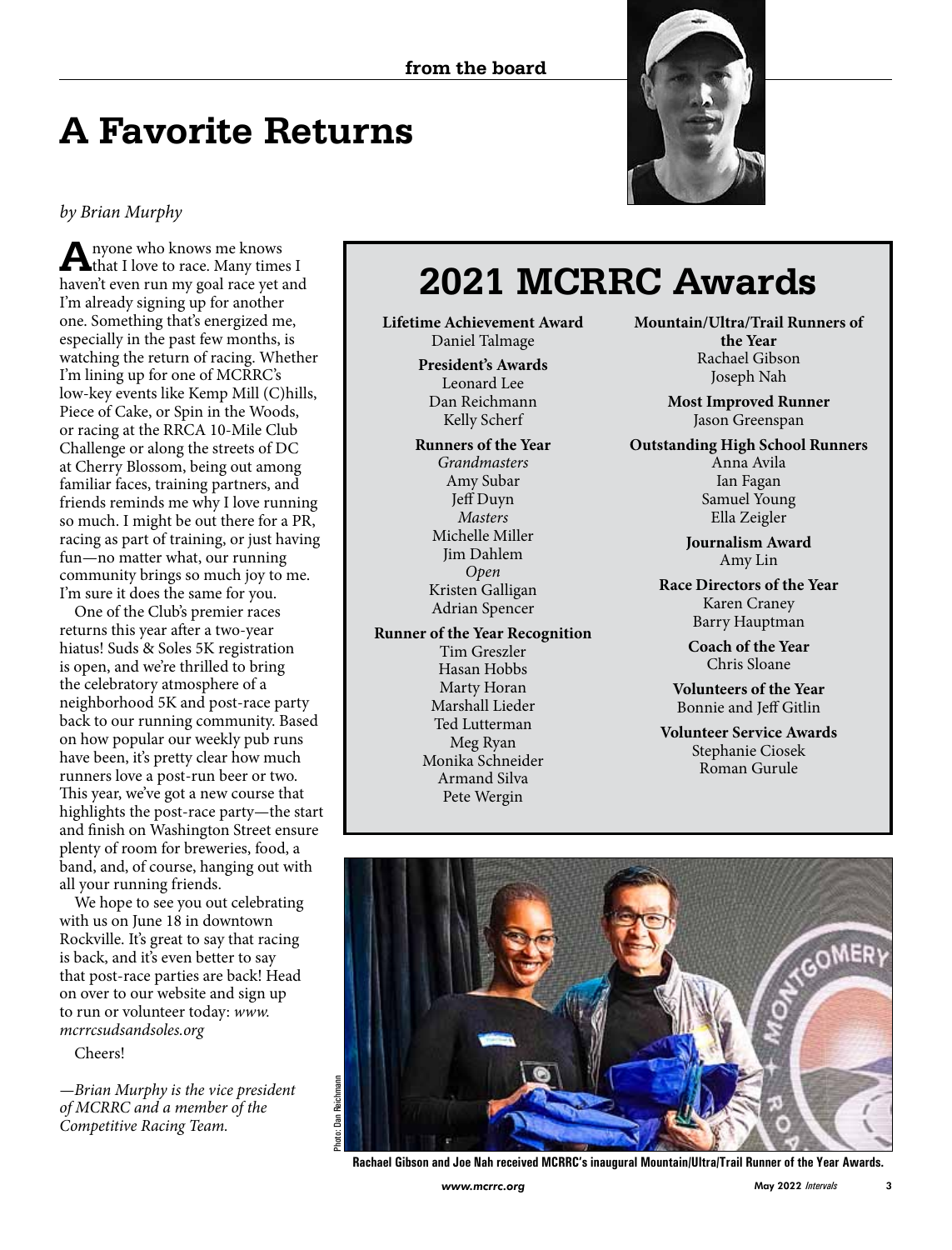### **Honors for Danny Talmage**

### *by Dan DiFonzo*

**H**ere's a riddle for you: Which MCRRC member starts and finishes nearly every Club race, routinely gets passed by everyone at the finish line, yet always manages to record the fastest official time?

The answer is… Danny Talmage, of course.

For those who may not know him, he's the one working his magic to record your chip time as you cross the finishline timing mats at most of our races. He's the first person to show up and the last one to leave. His job often lasts well into the evening after a race, when he posts the results on the MCRRC website. But that's not the only hat he wears. Danny is also the logistical maestro behind all the equipment that goes into—or comes out of—the storage facility housing everything related to our races. To MCRRC volunteers, that place is simply known as "the shed."

"Race management and volunteerism just work for my skill set," said Danny. "A part of me has always been about giving back to the community. I still remember volunteering for my first race as a course marshal at the Hillandale 5 Miler in 2000."

When he's not on duty at an MCRRC race or organizing the shed, he can be found volunteering around the region at any number of races. In fact, for the past ten years, Danny has been an integral part of the race committee for the Credit Union Cherry Blossom Ten Mile Run. He holds the unique title of "Drayage Coordinator"—to the layman, that's the logistics coordinator, who, for months, weeks, and days before the race, makes sure everything is in place and will get to where it needs to be on race morning. From safety pins and bibs, to water cups and signage, to sound systems and timing equipment, it all filters through Danny.

As if that isn't enough, on race day his responsibilities shift to include managing the final water stop as runners leave Hains Point and head to the finish near the Washington Monument. Immediately after the race, he's back at it, overseeing and accounting for everything as it makes its way back to the storage facility.

April was quite a month for Danny, as his years of hard work were acknowledged by both the Cherry Blossom 10M organizers and MCRRC. On the eve of this year's Cherry Blossom, Danny took a few hours away from his duties to be honored before a crowd of more than two hundred race organizers, sponsors, key volunteers, and invited elite athletes, with the Les Kinion Outstanding Service Award in recognition of his many years of service to the race. Just one week later, MCRRC honored Danny with the Lifetime Achievement Award for all he has done—and continues to do—for the Club.

"Danny's award recognizes his ability to do more every single year than most people can accomplish in their lifetime," said MCRRC president Brad Stewart. "His willingness to *not* say no is so incredibly valuable to MCRRC. We are fortunate to have not only his leadership but also his stewardship and his willingness to give back while simultaneously helping others learn how they can contribute."

"Everyone should come out and volunteer," says Danny. "Not only do you get to help, but you gain new skills and new friends in the volunteer community."

*—Dan DiFonzo is a frequent contributor to Intervals. He is also a coach with the Experienced Marathon Program (XMP).*

### **So You Want to Be a Course Marshal**

#### *by Anny Rosenthal*

**I**<sup>t's</sup> early Sunday morning, but my<br>
alarm still goes off. As usual, I hit **T**t's early Sunday morning, but my snooze, but soon I'm up and checking the weather. I need to dress for being outside, but with more layers than I'd need for running. That's because today I'm a course marshal for an MCRRC race.

I love course marshaling. First, it's probably the easiest volunteer job ever. Second, you get to see your running friends and cheer them on. Finally, you get that warm feeling that comes from doing something useful.

What does it take to be a course marshal? Basically, the ability to stand in one area and point. You don't even have to be human, as anyone who's encountered #coursemarshalroscoe can attest. Still, being human has its benefits. The purpose of course marshals is to make sure that runners stay where they should be so they run the certified course and distance. It's easier *not* to do this than you might think. I have a very fast friend who was leading a marathon when he reached a turn, didn't notice a road marking, and ran straight—adding significant distance to the course and finishing after several other runners. At MCRRC, we try not to let this happen. If there had been a course marshal at that turn, she could have called out to my friend and kept him on course.

Being a course marshal is also fun. First, as with all race-day volunteer jobs, when you get to the sign-in table, you'll find coffee and doughnuts (and hot cocoa in the winter). You get a neon vest, a flag, and a map showing where your station is, and if there are enough volunteers, you meet your partner and then go find your spot together. This is a great way to get to know people who aren't in your pace group.

Once the race starts, you're on! You spend a lot of time pointing, and yelling, "Turn right after the stop sign!"

*continued on page 5*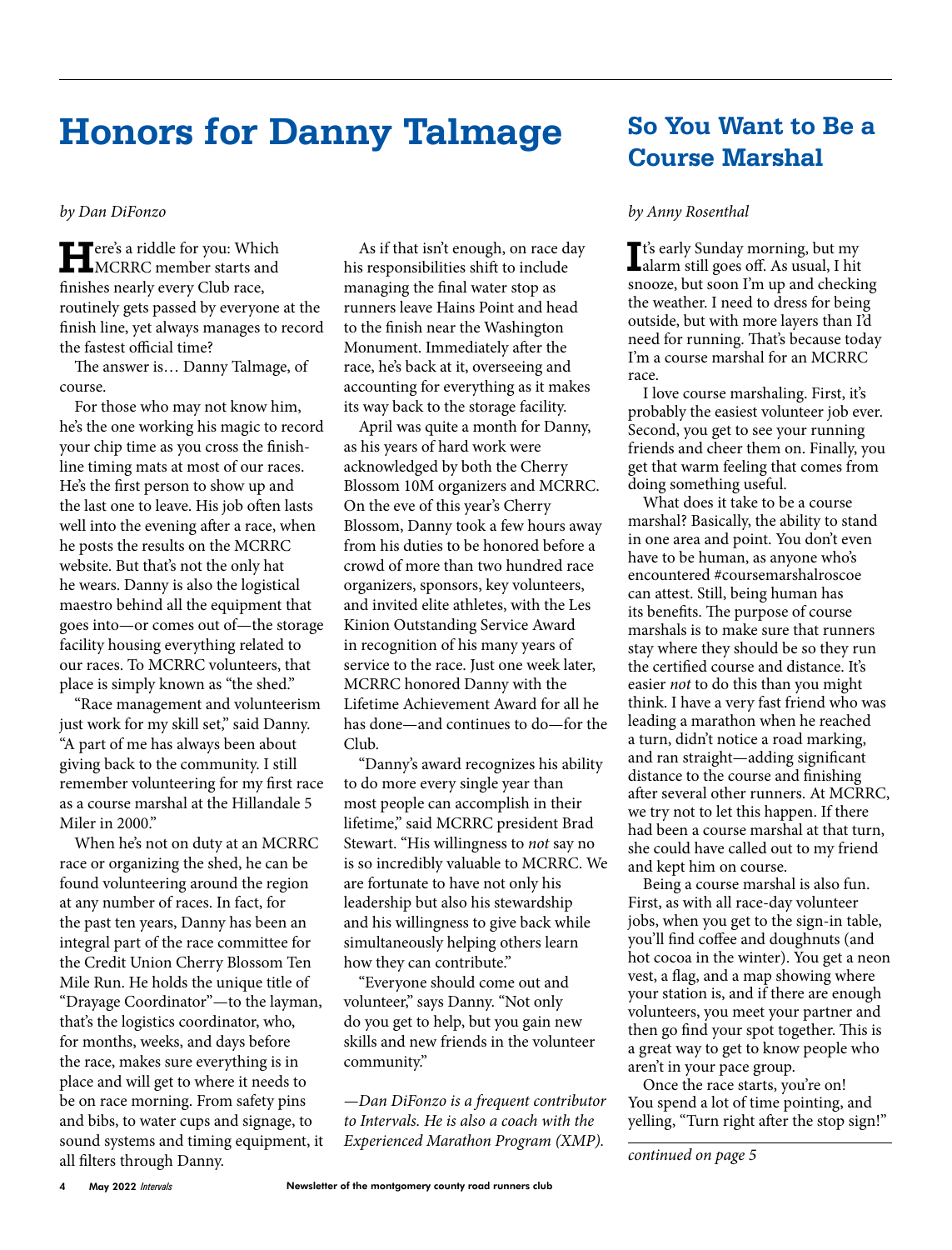# **Competitive Volunteering?**

### *by Cathie Rosenfeld*

*This article was originally printed in our May 2013 issue.*

**H**eather Hanson was our 2012 Volunteer of the Year after only joining the Club in January 2009! That was some serious effort on her part.

"I recall Brian Kim standing up at one of our Speed Development track workouts and asking us to volunteer. I don't remember the race, but I remember thinking 'Huh? So all those people out on the course are volunteers?'"

Listening to her inner voice, Heather did her duty at a couple of races and Club events, but raced more than volunteered, until an injury and a stressful job sidelined her from running in 2011. After a period of feeling sorry for herself and missing the camaraderie of the Club and her running friends, Heather found comfort in working Parks Half Marathon, Black Hills 10K, a very scary midnight post at Ragnar, and Stone Mill 50-Mile Run. She also helped coordinate Montgomery County's spring and fall 5Ks for Girls On the Run, a cause very dear to her heart. "That organization saved my life when I lived in Michigan, but that's another story."

"Volunteering gave me the opportunity to see all these fantastic people I was missing so dearly. Watching a struggling runner at Mile 40 of a 50-mile race is inspiring, but so is watching a new runner finish their first 5K."

After meeting John Way and learning about the MCRRC Participation Series, Heather got a crazy idea. "Why not try to volunteer at *every* club race in 2012? As a runner, I tend to be goal-oriented. I train to race, so why not do the same thing with volunteering?" Not yet ready for racing, the Competitive Volunteer emerged! She did not quite make her goal of volunteering at all thirty-three MCRRC events, but she did work at twenty-five, and she has some wisdom to share with other potential competitive (or noncompetitive) volunteers:

1. Don't dress like a runner. Wear at least twelve more layers, especially if

the race is between November and March.

- 2. Timeliness is imperative, unless you have the race director's cell phone number.
- 3. Always set two alarms, particularly on the weekends when the clocks change.
- 4. Yelling is what you call it inside the house; outside it is cheering.
- 5. If you bring a stereo, bring extra batteries.
- 6. The volunteer coffee and donuts make everything okay.
- 7. Don't work out the day before working on the cone truck.
- 8. People will be upset that Rockville Pike is closed, especially if they can't get to the Original Pancake House.
- 9. The neon vest will never command a motorist's respect like a police officer will.
- 10. The neon vest *will* command a runner's respect (and maybe a question).
- 11. It isn't always fun, but it is always rewarding.
- 12. It isn't always funny, but you will see wacky things.



**MCRRC's 2022 Volunteers of the Year, Jeff and Bonnie Gitlin (center), pose with their award presenters, Danny Talmage (left) and Karen Kincer (right).**

- 13. If you are the sag wagon, bring trash bags, towels, and air freshener.
- 14. Going out on the town the night before volunteering is slightly better than going out before running. Only slightly.
- 15. Volunteering is an excellent way to make new friends and to have a good time!

The Club is grateful for and dependent on all of its volunteers. Without the level of dedication our members provide, we could not exist. If you have not yet experienced the reward of volunteering, we have a job for you! There is a place for every pace and a place for every face. Be our next Volunteer of the Year!

### **Course Marshal**

*continued from page 4*

or whatever instruction is appropriate. After a while there are enough runners following each other that they don't need oral instructions. This is a great time to call encouragement to the runners. (Just don't tell them they're "almost done" unless you're in the final tenth of a mile!) Some of the runners will be your friends, and they'll appreciate personalized cheering. When the runners start to thin out, you may need to give instructions again. But eventually, the final runner and the sweep will go by, and you're done. If you want, you can head for the finish and mingle with the runners and other volunteers. Or you can go home. Either way, you'll have the satisfaction of knowing you contributed to another successful MCRRC race. Thank you!

*—Anny Rosenthal is a long-time MCRRC member who has done most race-related volunteer jobs at one time or another. Her self-image is still that of a relatively fast runner who loves marathons, but nowadays you are most likely to see her finishing a 5K near the back of the pack.*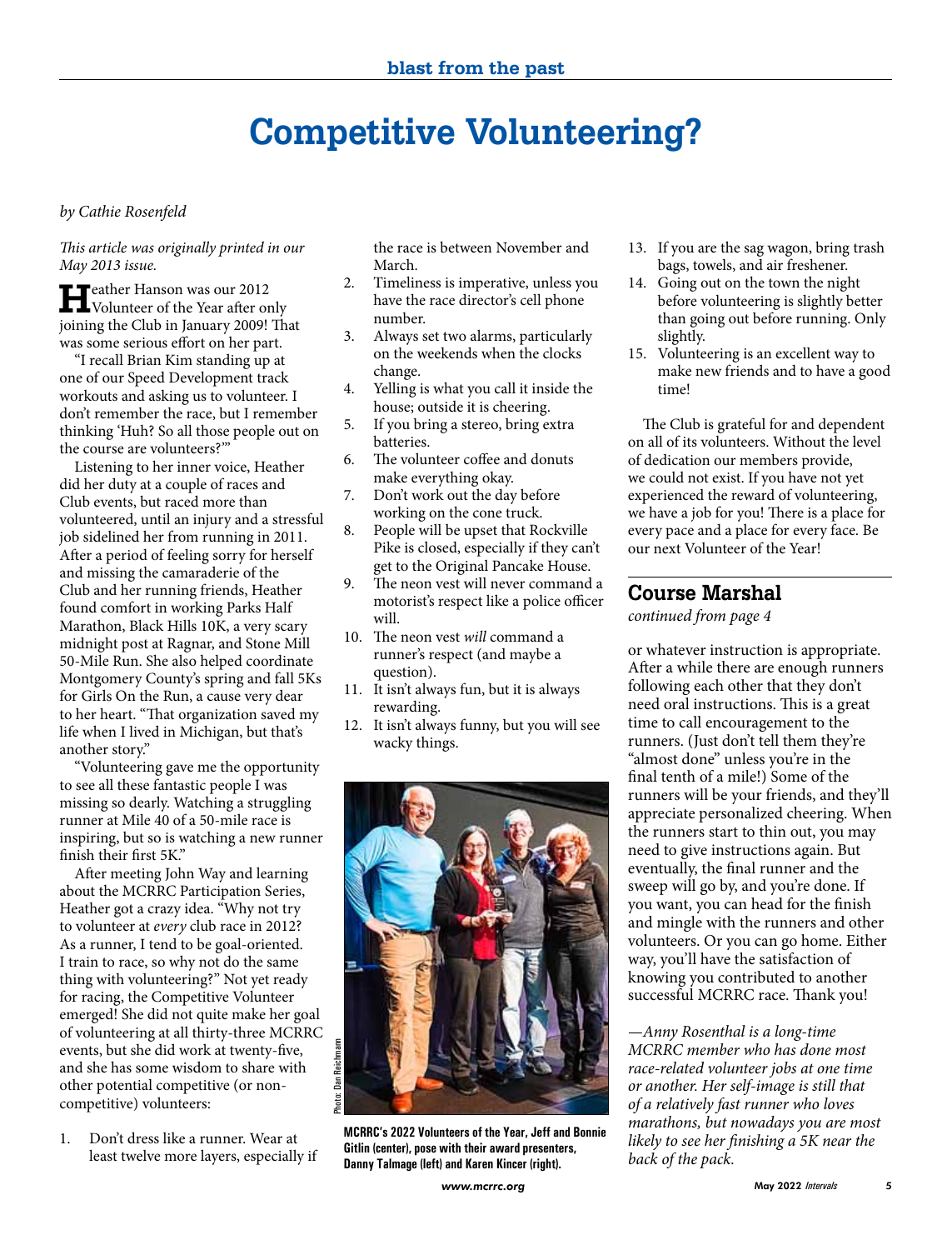# **Shlomo Fishman**

*Shlomo Fishman has been a member of MCRRC since 2014 and a member of the Club's Competitive Racing Team since 2015. He picked up running in high school, when it was part of the requirements of his crew team, and hasn't looked back since. At the end of February, Shlomo won the Publix Atlanta Marathon, finishing with a PR of 2:37:32, four minutes faster than his closest competitor. Shlomo, 30, who is trained as a certified recreational therapist, currently works as the Director of Operations for a local interior design company. He lives with his wife, Melanie, whom he describes as his biggest supporter and better half, in Silver Spring. When he isn't out training or racing, Shlomo can be found volunteering at local races, "nerding out" over* Jeopardy *and world history, and exploring local parks and trails.*

*How did you train for this marathon?*

In many ways I trained for this race like all other races. In other aspects I changed a lot. The things that I did focus on were things that I was able to control and take into my own hands. Thus, my theme for this cycle was all about controlling the controllable. I stayed focused on making sure I completed my long runs, on proper rest and recovery, and on truly having fun. In the past I would try to hedge my bet by completing one or two long runs past 20 or 22 miles. This time I think I completed six or seven long runs at 20+ miles. Next, I homed in on the controllable. I focused diligently on making sure I got enough rest, proper nutrition, and worked on my positive mindset. Finally, I tried to incorporate something fun into every day. Sometimes I get caught up in the process and forget my *why*. This time around, I celebrated along the way

### *by Kenny Ames*

with amazing friends both in and out of running.

*Do you have any preferred workouts?* I really enjoy going to the track and running fast. I find it quite satisfying to measure myself and my workouts from week to week and from season to season. I enjoy and prefer either 8x800 meters or 10x1000 at threshold. The feeling of slicing through the air and propelling myself around the track is what makes me feel most alive. Even better when done before dawn!



**Shlomo Fishman breaks the finish tape at this year's Atlanta Marathon on February 27.**

### *Conversely, are there any workouts you dread but make yourself do?*

In all honesty, I really try to find enjoyment in each run. If there's one I do dread, it is the long tempo run. There is much to be gained when done correctly and at the right interval. So, when the going gets tough, I need to remember I can!

### *Do you have a go-to running or racing shoe?*

After much trial and error, I have come to find that New Balance running shoes suit me best. I do like their new RCV elite shoes with the carbon plate. Yes, it took me two years and way too much money to purchase a shoe with a carbon plate.

### *You've organized a Tuesday morning track workout at Northwood. How did that come to be?*

The concept and idea of "Northwood b4 Dawn" was created quite organically. In the fall of 2018, I and few other regulars would go to the Northwood track informally and do our own thing. After doing this for a few months, I decided, why not do this together and build community? I started a group chat and just like that, Northwood b4 Dawn was born. It's been three years of meeting on Tuesday mornings, and we have grown and had many experiences in the heat, cold, rain, snow, and deep darkness. Our name might be Northwood b4 Dawn, but the sun is always shining bright when we get together to cheer, support, and lean on one another. C'mon, show up, and have a good time!

### *What are your favorite local running routes?*

I enjoy Sligo and Wheaton Regional Park trails. I also enjoy linking various arteries to create big loops and routes for long-run fun!

### *What about your favorite local races?*

My two favorite local races are the Cherry Blossom Ten Mile Run and Pike's Peek 10K. Seeing the community come together and support one another is a beautiful sight. When I'm not running in those

![](_page_5_Picture_20.jpeg)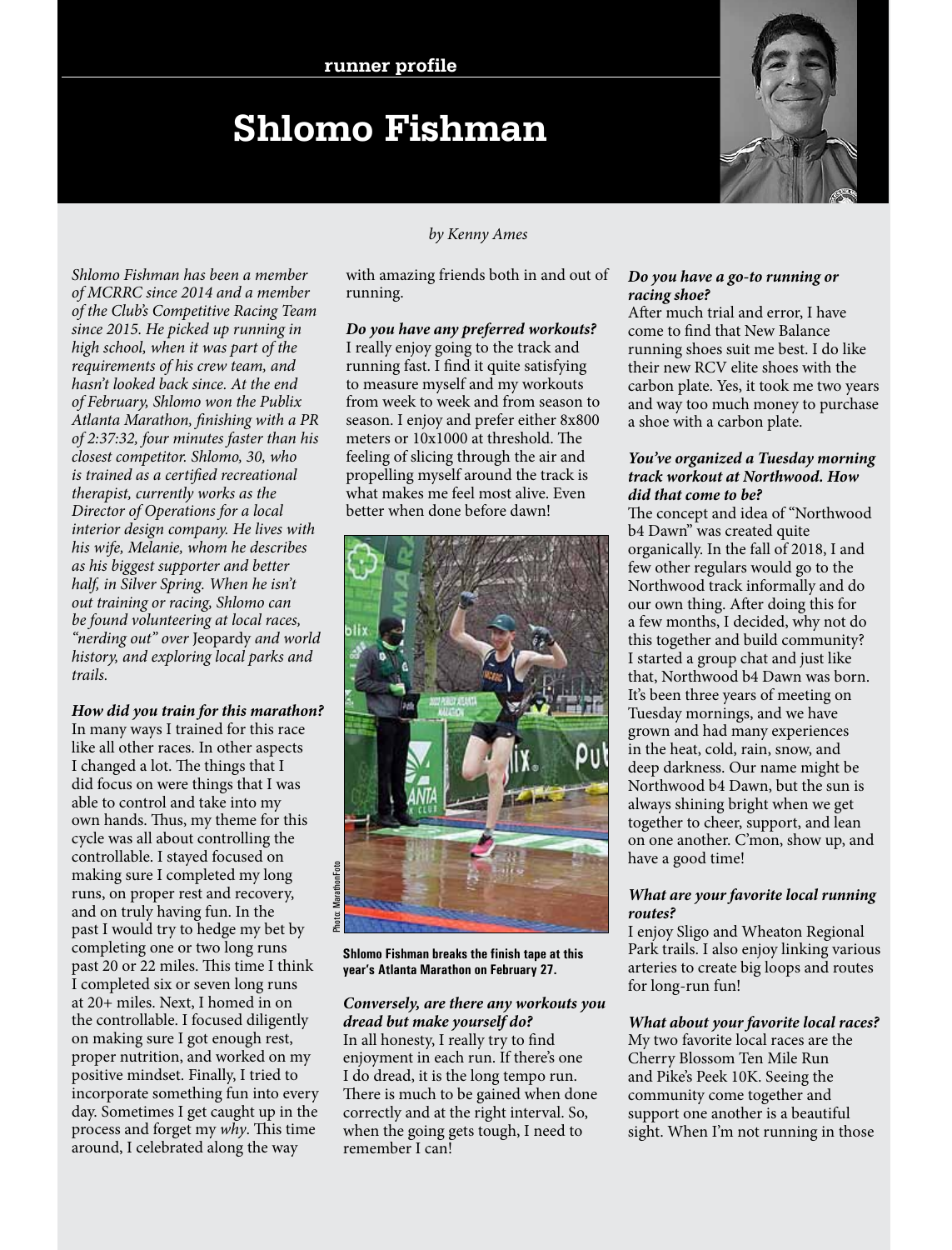races, you can find me volunteering and cheering!

### *Tell us how the Atlanta Marathon played out for you.*

With the steady rain, cool temps, and abundance of hills on course, I wasn't sure what to expect on race day. I felt prepared and ready to run, but with many variables out of my control I was nervous prior to the start. Once the running got under way, those nerves washed away, and I was able to find my five (get into the zone) quite frequently throughout. Apart from almost being directed off course two times, I found myself battling negative thoughts from about mile nine through thirteen. I was very close to quitting and pulling off course. In the end I decided to stomp negativity in the face. Instead of battling negativity, I chose to alter negativity and reshape my outlook. I took control into my own hands by focusing on the present and forgetting about everything else. I reworked my mindset, and I must say that in the end I had a great race. For me, the moral is anything is possible and don't give up just because it's hard or challenging in a specific moment. If I wouldn't have tried, I would have never known what was possible.

#### *What did it feel like when you knew you were going to win?*

I went into this race looking for a new personal best and focused on my own time splits. To look up with about half a mile to go and realize I was in first place by a wide margin filled me with pride and joy. Placing first in addition to setting a new personal best is like the joy of a double scoop of ice cream on a hot summer day. I was able take the moment to truly feel present and enjoy the final few steps to the finish line.

### *Do you have any mantras that you recite?*

Oh, so many! For this particular run some of my mantras were *Steady and control, Stay calm, it's okay, Yes I can, yes I will, Slice and dice, Eyes up heads up, and Finish strong*. I find mantras work best when you can say them with conviction even if you aren't feeling 100% confident. I'll be the first to say that they work!

### *What is your marathon morning routine?*

Morning of the race is like any other long-run morning. I'll wake 2.5 hours prior to the run, have a banana, a slice of bread with almond butter, coffee, and water. Then I'll just hang out, watch some TV, and do anything but have my mind on running. About 45 minutes prior to the start, I'll get myself into a warm-up routine, which includes a morning prayer, stretching, and active warm-up. Then it's go time!

### *You mentioned a morning prayer. Does Judaism motivate your running? How does it affect your training and racing?* I believe that there are many overlaps between faith and running. I don't think my faith motivates my running; I think running motivates my faith. Through running I can become more grounded, connected, and more spiritually in tune with myself and others. Isn't that what life is all about?

### *How did you celebrate your win?*

Wait, wait, I'm still celebrating! For me, sharing in the journey is the best celebration. Sharing with my immediate family, running family, and my community is the best way to celebrate!

### *What's next?*

As much as I enjoy having a goal and being focused, I am really looking

forward to easing off and just enjoying being out on the local roads and trails. I look forward to getting a new mountain bike and trying out some new places with my amazing spouse. Don't worry, I'll be back for some shorter distance races over the warmer months and into the fall.

### *What advice do you have for other runners?*

Whether you run for five minutes or five hours, you have just started to run or have been running for many years, enjoy the ability to put one foot in front of the other. When you can't run, walk, and if you can't walk, find something you *can* do, and have fun!

*—Kenny Ames is a certified running coach who joined MCRRC in 2021. He is originally from Boston and has completed his hometown marathon seven times. Lisa Levin contributed to this Runner Profile.*

![](_page_6_Picture_18.jpeg)

**Shlomo Fishman (right) shares a post-race celebratory smile with his wife, Melanie Kugler.**